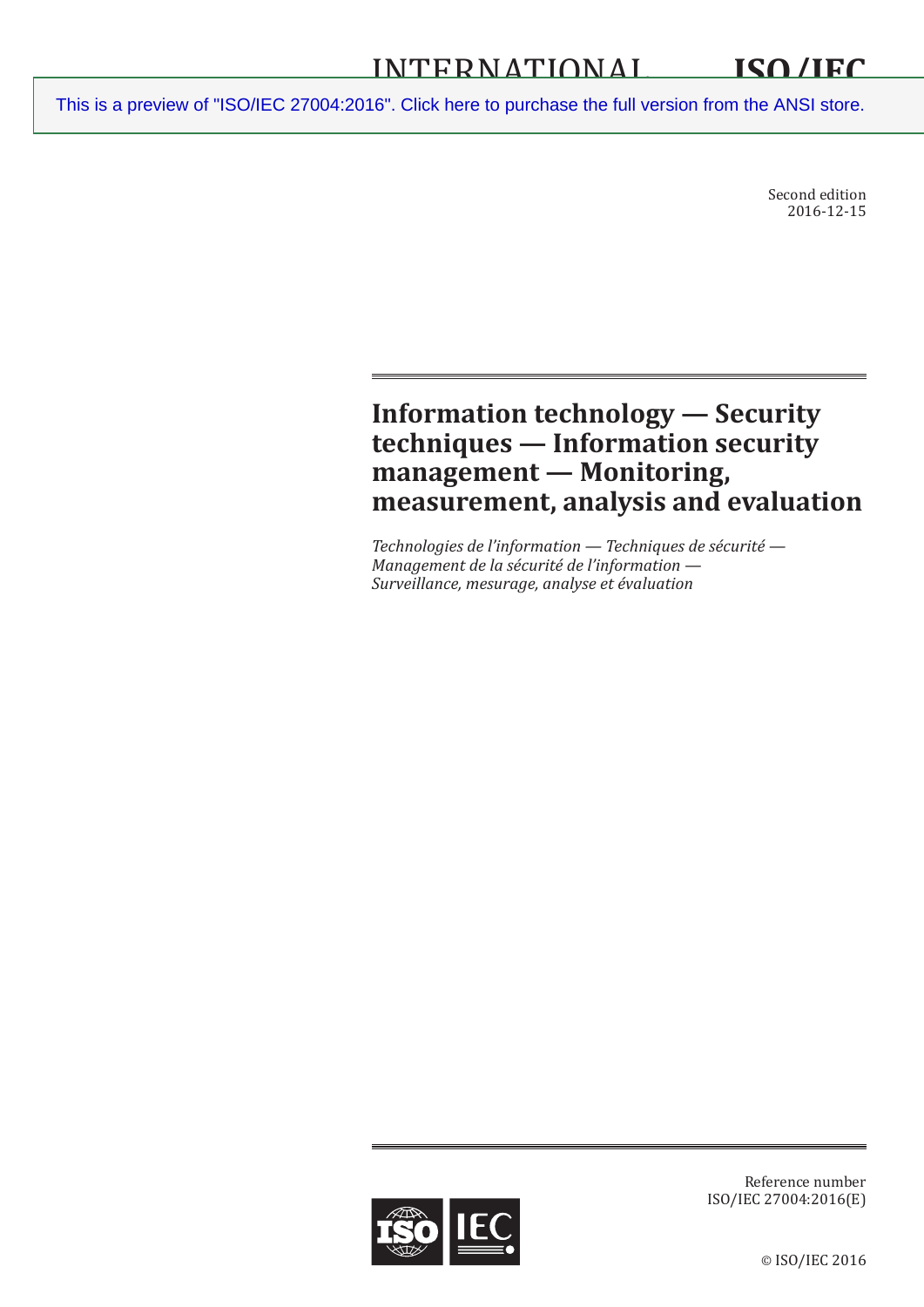

© ISO/IEC 2016, Published in Switzerland

All rights reserved. Unless otherwise specified, no part of this publication may be reproduced or utilized otherwise in any form or by any means, electronic or mechanical, including photocopying, or posting on the internet or an intranet, without prior written permission. Permission can be requested from either ISO at the address below or ISO's member body in the country of the requester.

ISO copyright office Ch. de Blandonnet 8 • CP 401 CH-1214 Vernier, Geneva, Switzerland Tel. +41 22 749 01 11 Fax +41 22 749 09 47 copyright@iso.org www.iso.org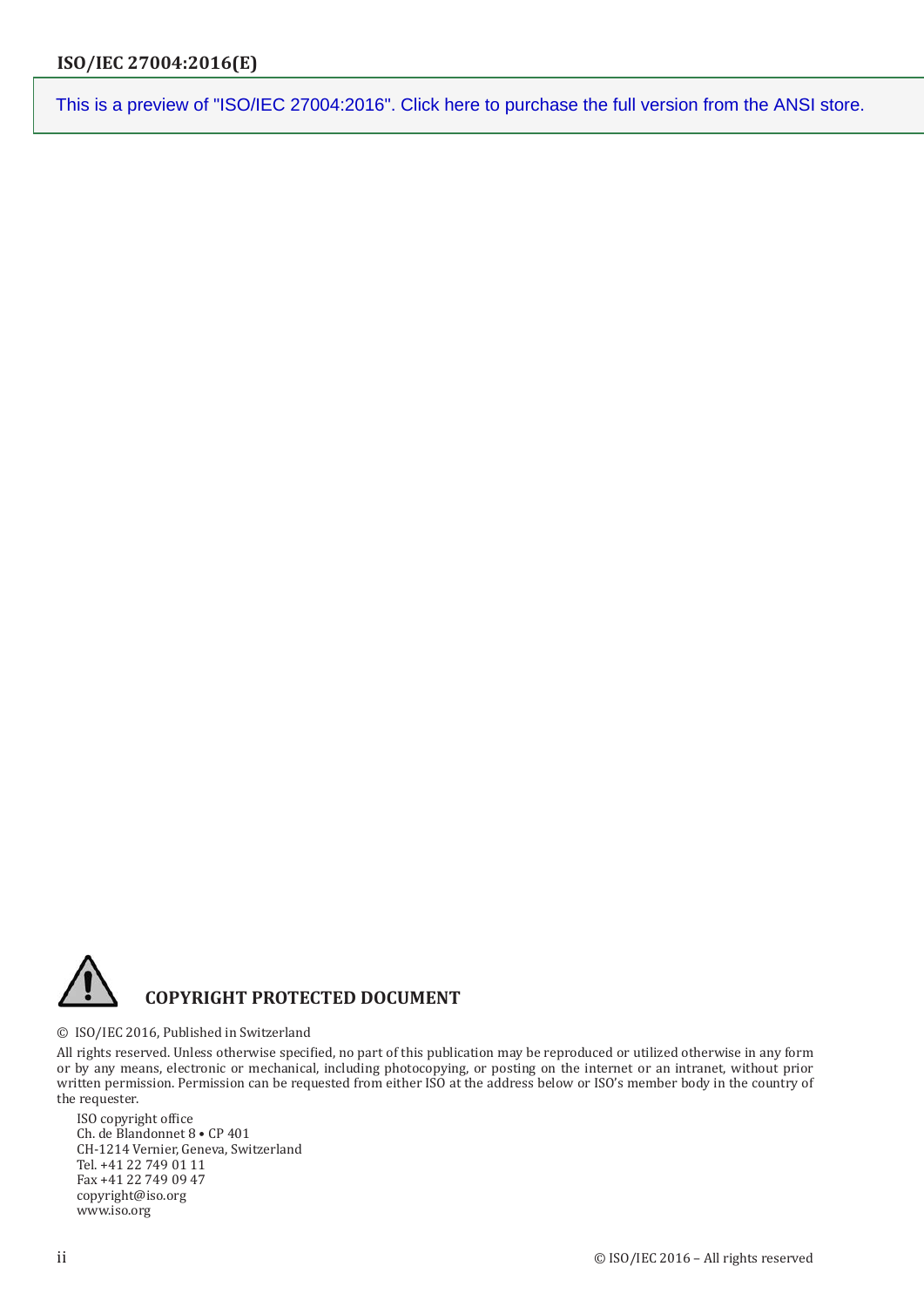| <b>Contents</b><br>Page |                                                                                                                                        |                                                                                                                                                                                                                                |  |  |
|-------------------------|----------------------------------------------------------------------------------------------------------------------------------------|--------------------------------------------------------------------------------------------------------------------------------------------------------------------------------------------------------------------------------|--|--|
|                         |                                                                                                                                        |                                                                                                                                                                                                                                |  |  |
|                         |                                                                                                                                        |                                                                                                                                                                                                                                |  |  |
| 1                       |                                                                                                                                        |                                                                                                                                                                                                                                |  |  |
| 2                       |                                                                                                                                        |                                                                                                                                                                                                                                |  |  |
| 3                       |                                                                                                                                        |                                                                                                                                                                                                                                |  |  |
| 4                       |                                                                                                                                        |                                                                                                                                                                                                                                |  |  |
| 5                       |                                                                                                                                        |                                                                                                                                                                                                                                |  |  |
|                         | 5.1                                                                                                                                    | The need for measurement 2000 and 2000 and 2000 and 2000 and 2000 and 2000 and 2000 and 2000 and 2000 and 2000 and 2000 and 2000 and 2000 and 2000 and 2000 and 2000 and 2000 and 2000 and 2000 and 2000 and 2000 and 2000 and |  |  |
|                         | 5.2                                                                                                                                    |                                                                                                                                                                                                                                |  |  |
|                         | 5.3                                                                                                                                    |                                                                                                                                                                                                                                |  |  |
|                         | 5.4                                                                                                                                    |                                                                                                                                                                                                                                |  |  |
| 6                       |                                                                                                                                        |                                                                                                                                                                                                                                |  |  |
|                         | 6.1                                                                                                                                    |                                                                                                                                                                                                                                |  |  |
|                         | 6.2                                                                                                                                    |                                                                                                                                                                                                                                |  |  |
|                         | 6.3                                                                                                                                    |                                                                                                                                                                                                                                |  |  |
|                         | 6.4                                                                                                                                    |                                                                                                                                                                                                                                |  |  |
|                         | 6.5                                                                                                                                    |                                                                                                                                                                                                                                |  |  |
| 7                       | Types of measures <b>Exercise According to the Contract of Types</b> of measures 27                                                    |                                                                                                                                                                                                                                |  |  |
|                         | 7.1                                                                                                                                    |                                                                                                                                                                                                                                |  |  |
|                         | 7.2                                                                                                                                    |                                                                                                                                                                                                                                |  |  |
|                         | 7.3                                                                                                                                    |                                                                                                                                                                                                                                |  |  |
| 8                       |                                                                                                                                        | <u>Processes</u> 9                                                                                                                                                                                                             |  |  |
|                         | 8.1                                                                                                                                    |                                                                                                                                                                                                                                |  |  |
|                         | 8.2<br>8.3                                                                                                                             |                                                                                                                                                                                                                                |  |  |
|                         |                                                                                                                                        | 8.3.1                                                                                                                                                                                                                          |  |  |
|                         |                                                                                                                                        | Identify current security practices that can support information needs 11<br>8.3.2                                                                                                                                             |  |  |
|                         |                                                                                                                                        | 8.3.3                                                                                                                                                                                                                          |  |  |
|                         |                                                                                                                                        | 8.3.4                                                                                                                                                                                                                          |  |  |
|                         |                                                                                                                                        | 8.3.5                                                                                                                                                                                                                          |  |  |
|                         | 8.4                                                                                                                                    |                                                                                                                                                                                                                                |  |  |
|                         | 8.5                                                                                                                                    |                                                                                                                                                                                                                                |  |  |
|                         | 8.6                                                                                                                                    |                                                                                                                                                                                                                                |  |  |
|                         | 8.7                                                                                                                                    |                                                                                                                                                                                                                                |  |  |
|                         | 8.8                                                                                                                                    | Review and improve monitoring, measurement, analysis and evaluation processes 15                                                                                                                                               |  |  |
|                         | 8.9                                                                                                                                    |                                                                                                                                                                                                                                |  |  |
|                         | Annex A (informative) An information security measurement model <b>Annex A</b> (informative) An information security measurement model |                                                                                                                                                                                                                                |  |  |
|                         |                                                                                                                                        | Annex B (informative) Measurement construct examples <b>Engineering and Service 2018</b>                                                                                                                                       |  |  |
|                         |                                                                                                                                        |                                                                                                                                                                                                                                |  |  |
|                         |                                                                                                                                        |                                                                                                                                                                                                                                |  |  |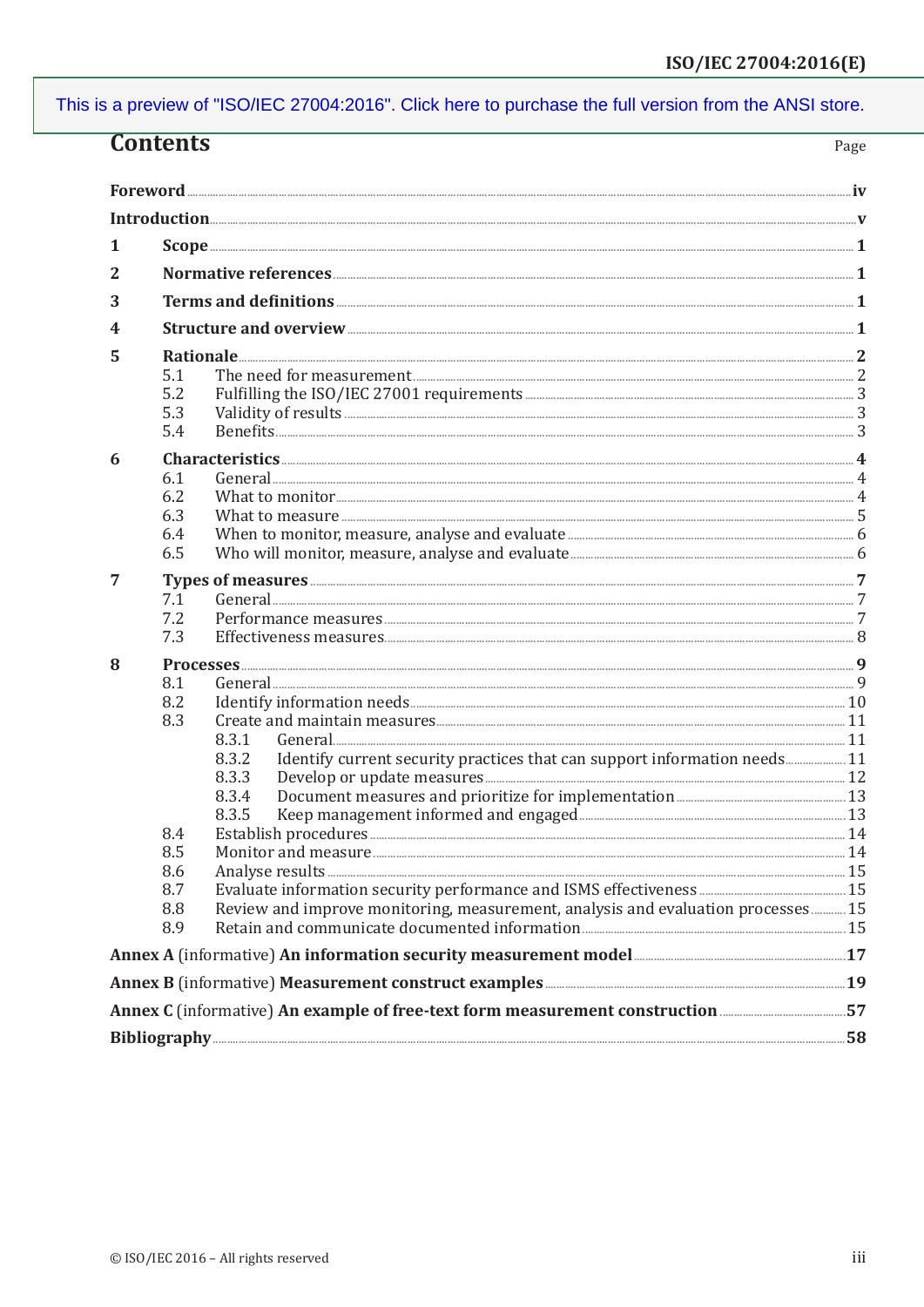## **Foreword**

ISO (the International Organization for Standardization) and IEC (the International Electrotechnical Commission) form the specialized system for worldwide standardization. National bodies that are members of ISO or IEC participate in the development of International Standards through technical committees established by the respective organization to deal with particular fields of technical activity. ISO and IEC technical committees collaborate in fields of mutual interest. Other international organizations, governmental and non-governmental, in liaison with ISO and IEC, also take part in the work. In the field of information technology, ISO and IEC have established a joint technical committee, ISO/IEC JTC 1.

The procedures used to develop this document and those intended for its further maintenance are described in the ISO/IEC Directives, Part 1. In particular the different approval criteria needed for the different types of document should be noted. This document was drafted in accordance with the editorial rules of the ISO/IEC Directives, Part 2 (see [www.iso.org/directives\)](http://www.iso.org/directives).

Attention is drawn to the possibility that some of the elements of this document may be the subject of patent rights. ISO and IEC shall not be held responsible for identifying any or all such patent rights. Details of any patent rights identified during the development of the document will be in the Introduction and/or on the ISO list of patent declarations received (see [www.iso.org/patents](http://www.iso.org/patents)).

Any trade name used in this document is information given for the convenience of users and does not constitute an endorsement.

For an explanation on the meaning of ISO specific terms and expressions related to conformity assessment, as well as information about ISO's adherence to the World Trade Organization (WTO) principles in the Technical Barriers to Trade (TBT) see the following URL: [www.iso.org/iso/foreword.html](http://www.iso.org/iso/foreword.html).

The committee responsible for this document is ISO/IEC JTC 1, *Information technology*, Subcommittee SC 27, *IT Security techniques*.

This second edition of ISO/IEC 27004 cancels and replaces the first edition (ISO/IEC 27004:2009), which has been technically revised.

This edition includes the following significant changes with respect to the previous edition:

A total restructuring of the document because it has a new purpose – to provide guidance on ISO/IEC 27001:2013, 9.1 – which, at the time of the previous edition, did not exist.

The concepts and processes have been modified and expanded. However, the theoretical foundation (ISO/IEC 15939) remains the same and several of the examples given in the previous edition are preserved, albeit updated.